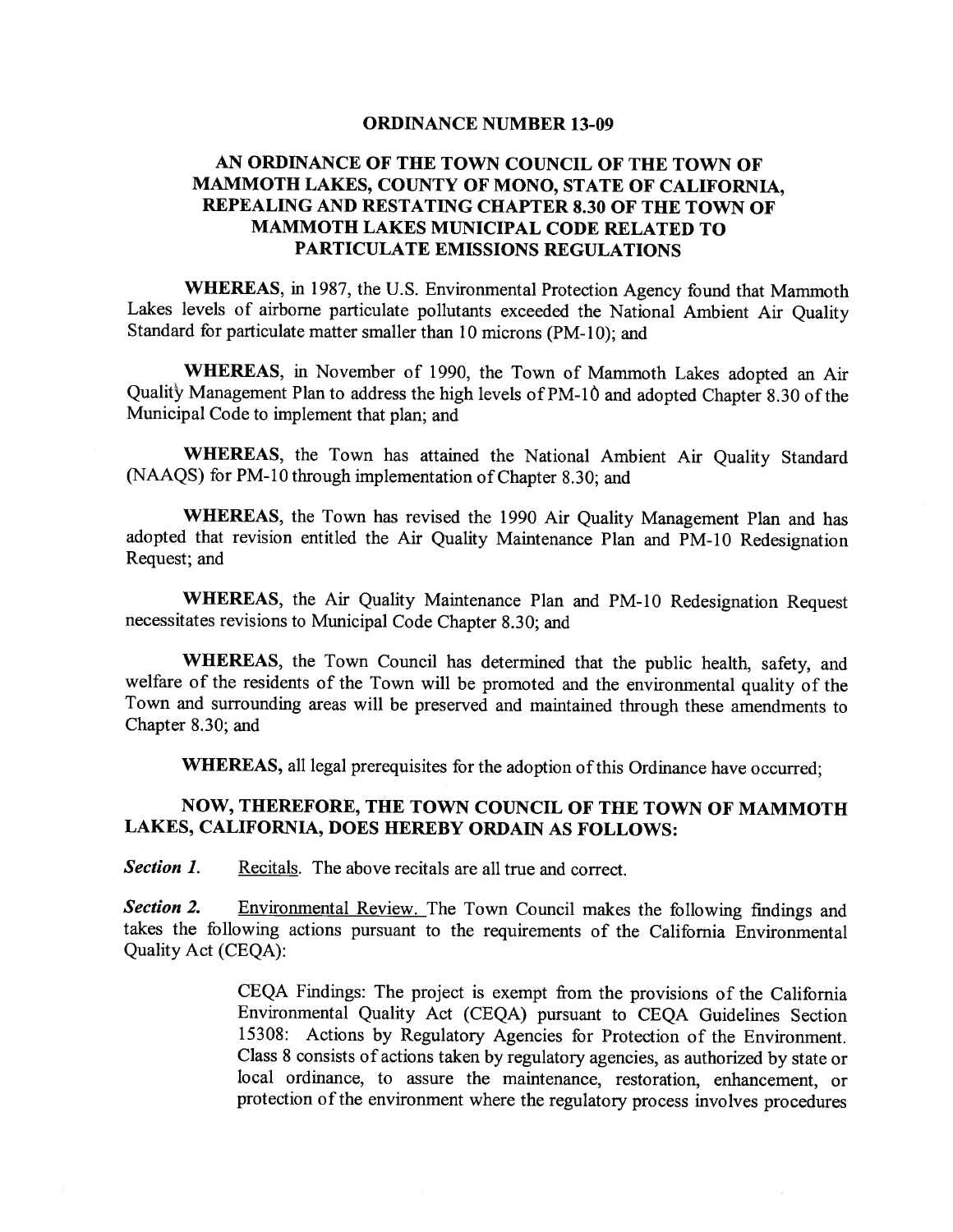¥

for protection of the environment. Construction activities and relaxation of standards allowing environmental degradation are not included in this exemption.

CEQA Action: The Town Council directs staff to file a Notice of Exemption.

Section 3. Findings. The Town Council HEREBY FINDS AND DETERMINES based on the information presented herewith:

- 1. That the revisions to the Particulate Emissions Regulations are consistent with and implement multiple components of the Vision for the Town of Mammoth Lakes as stated in the Town of Mammoth Lakes General Plan 2007, specifically, the overall vision of providing ". . .the very highest quality of life for our residents and the highest quality of experience for our visitors" and environmental stewardship, attractive ambiance, and protection of the natural environment.
- 2. That the revisions to the Particulate Emissions Regulations address Goal R. 10 of the General Plan to "Protect health of community residents by assuring that the town of Mammoth Lakes remains in compliance with or improves compliance with air quality standards."
- 3. That the revisions to the Particulate Emissions Regulations are necessary to demonstrate maintenance of attainment of the NAAQS for PM-10.

Section 4. Approval. Based on the findings contained in this Ordinance and all other evidence in the record of proceedings in this matter, the Town Council hereby repeals and restates Chapter 8.30 of the Mammoth Lakes Municipal Code in its entirety to read as shown in attached Exhibit "A," which is incorporated herein by this reference.

Section 5. Severability. If any section, subsection, subdivision, paragraph, sentence, clause or phrase in this Ordinance, or any part thereof, is held invalid or unconstitutional, then such decision shall not affect the validity of the remaining sections or portions of this Ordinance or part thereof. The Town Council hereby declares that it would have passed each section, subsection, subdivision, paragraph, sentence, clause or phrase of this Ordinance irrespective of the fact that any one or more sections, subdivisions, paragraphs, sentences, clauses or phrases may be declared invalid or unconstitutional.

Section 6. Effective Date. The Mayor shall sign and the Town Clerk shall certify passage and adoption ofthis Ordinance, and shall cause the same to be published and posted pursuant to the provisions of law in this regard, and this Ordinance shall take effect thirty days after its final passage.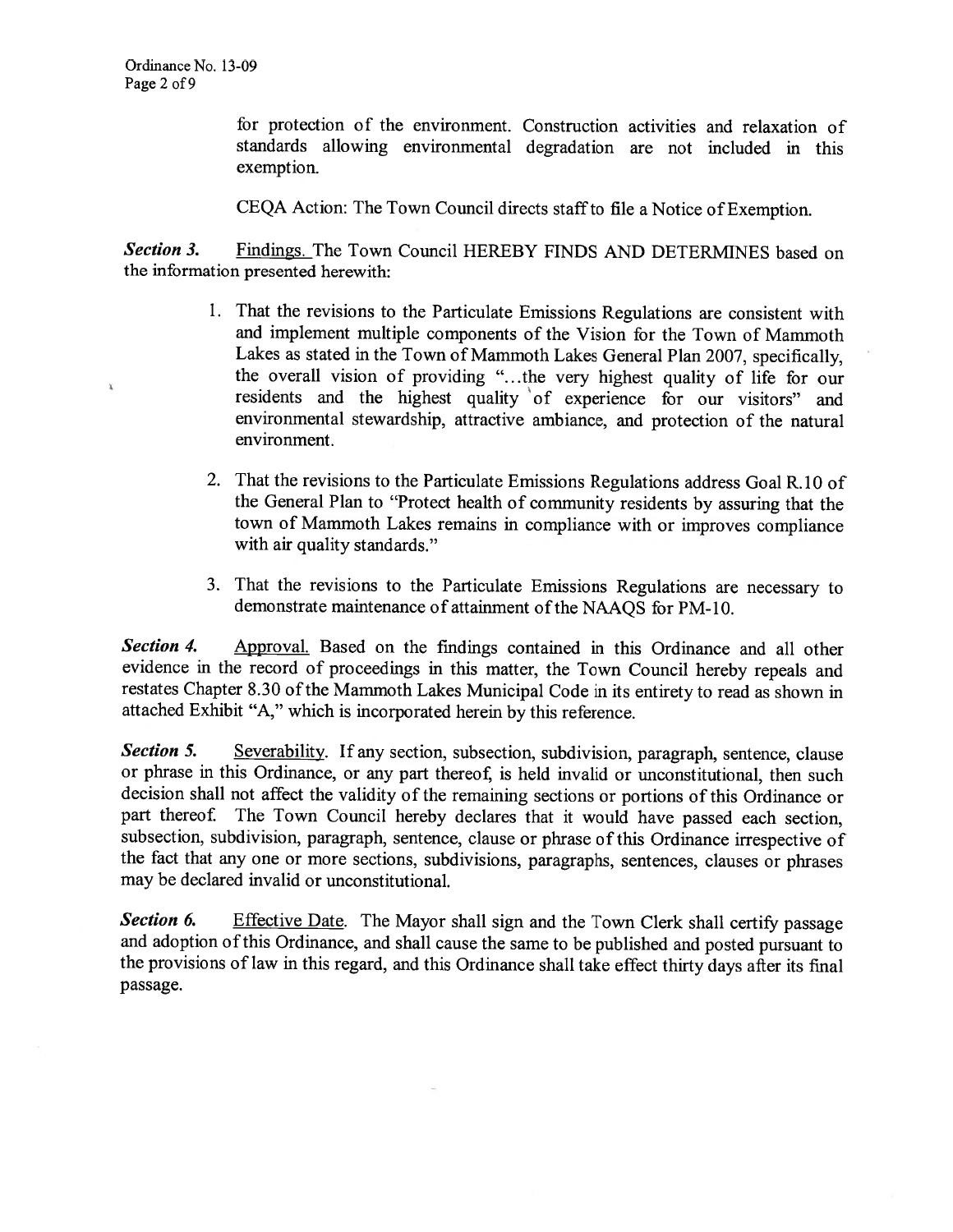Ordinance No. 13-09 Page 3 of 9

 $\widetilde{\Delta}^{\widetilde{\gamma}}$ 

ADOPTED, SIGNED and APPROVED this 20th day of November, 2013.

¥

¥

 $\chi$ 

RICK WOOD, Mayor

ATTEST:

¥

Jon JAMIE GRAY, Town Clerk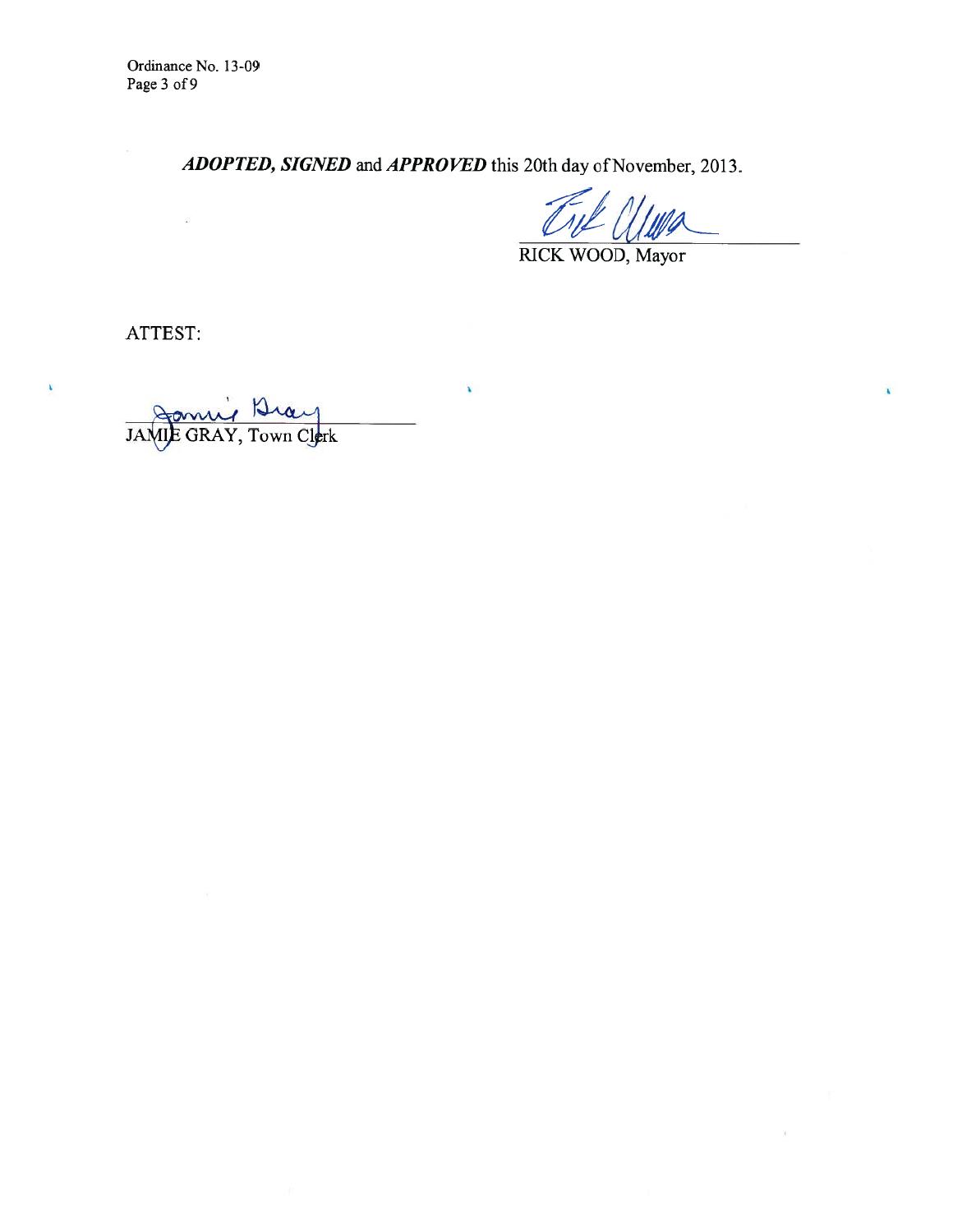### Exhibit "A" Town of Mammoth Lakes Municipal Code

## Chapter 8.30

#### Particulate Emissions Regulations

ï

Sections:

8.30.010 - Purpose.

8.30.020 - Definitions.

8.30.030 - Standards for regulation of solid fuel burning appliances.

8.30. 040 - Limitations on number of appliances.

8.30.050 - Replacement of noncertified appliances upon sale of property.

8.3 0.060 - Opacity limits.

8.30.070 - Prohibited fuels.

8.30.080 - Mandatory curtailment.

8.30.090 - Pollution reduction education programs.

8.30.100 - Road dust reduction measures.

8.30.110 - Fees.

8.30.120 - Penalties.

8.30.010 - Purpose.

The purpose of this chapter is to improve and maintain the level of air quality of the town so as to protect and enhance the health of its citizens by controlling the emissions of particulate matter into the air of the community of Mammoth Lakes.

8.30.020 - Defmitions.

For the purpose of this chapter:

A. "EPA" means the United States Environmental Protection Agency.

B. "EPA-certified appliance" means any wood or other solid fuel burning appliance for space or water heating or cooking that meets the Phase II performance and emission standards of the Environmental Protection Agency. Phase II requirements are 4.1 grams per hour particulate emission for catalytic appliances and 7.5 grams per hour for noncatalytic appliances. Pellet fueled wood heaters and EPA Phase II qualified fireplaces and fireplace retrofit devices shall be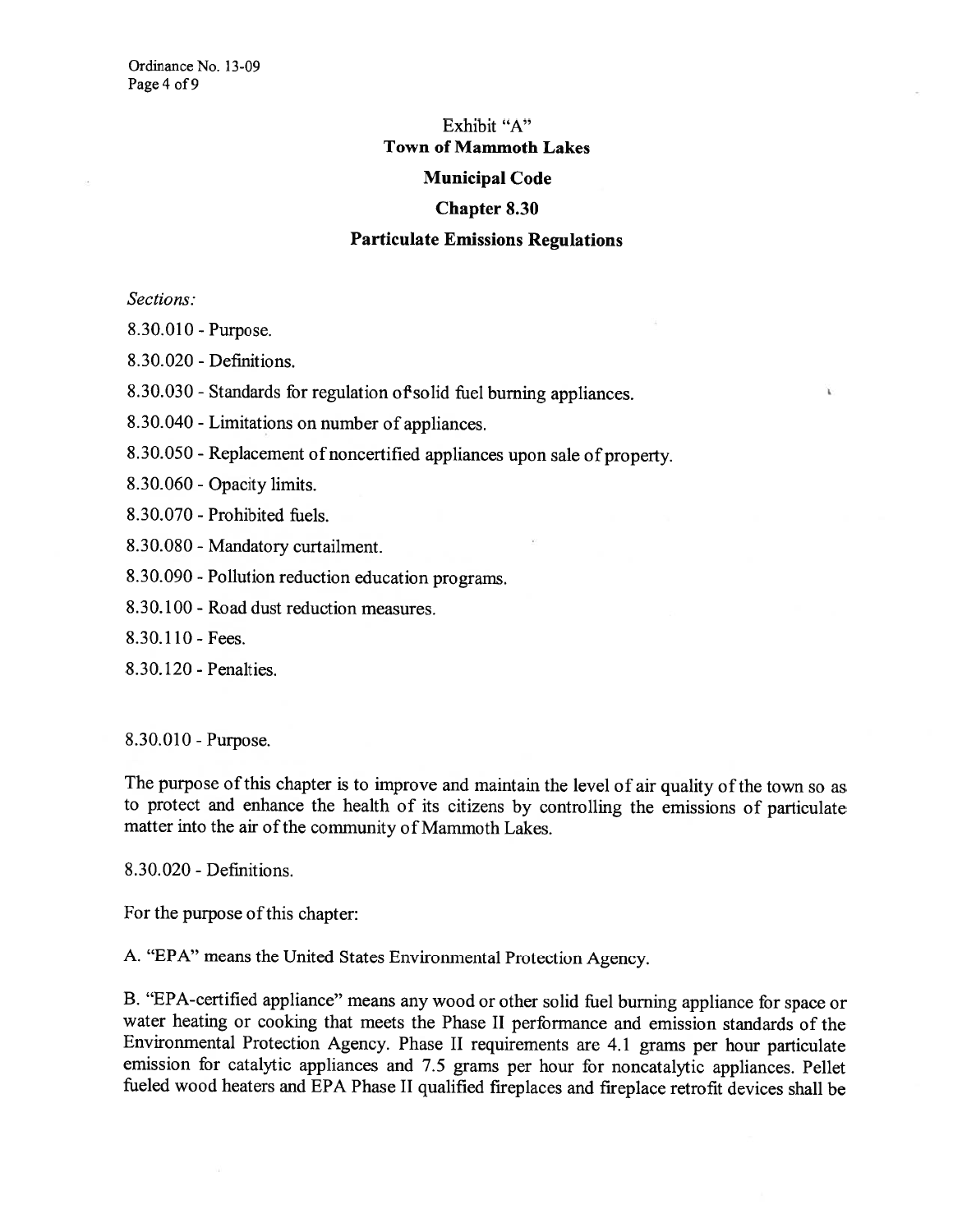considered as meeting Phase II requirements. All other solid fuel burning appliances shall be considered noncertifled.

C. "Opacity" means the amount of light obscured by particulate matter in the air as may be measured using EPA Method 9 (40 CFR 60, App. A).

D. "Pellet fueled wood heater" means any heater designed to heat the interior of <sup>a</sup> building that operates on pelletized wood and has an automatic feed.

E. "Permanently inoperable" means modified in such <sup>a</sup> way that the appliance can no longer function as <sup>a</sup> solid fuel appliance or easily be remodified to function as <sup>a</sup> solid fuel appliance. Permanent conversion to other fuels, such as gas, is permitted.

F. "Solid fuel burning appliance, heater or device" means any fireplace, wood burning heater or coal stove or structure that burns wood, coal or any other nongaseous or nonliquid fuels, or any similar device burning any solid fuel used for aesthetic, water heating, or space heating purposes.

8.30.030 - Standards for regulation of solid fuel burning appliances.

A. No solid fuel burning appliance shall be permitted to be installed within the town unless the appliance is certified as meeting the emission requirements of the U.S. Environmental Protection Agency (EPA) for Phase II certification.

B. The restrictions of this section shall apply to all solid fuel burning appliances including unregulated fireplaces.

C. For the purposes of enforcing this chapter, the Town shall keep <sup>a</sup> record of all certified appliances installed in Mammoth Lakes in accordance with this chapter and of properties which have been determined to conform to the requirements of this chapter.

8.30.040 - Limitations on number of appliances.

A. Single Family Dwellings. No more than one EPA-certified appliance may be installed in any new single family detached dwelling. Existing properties with one or more existing solid fuel burning appliances may not install additional solid fuel burning appliances. One pellet fueled wood heater per dwelling shall be allowed in addition to the one EPA-certified appliance.

B. Multi-Unit Residential Developments. No solid fuel burning appliance may be installed in any new multi-unit residential development; however, one pellet fueled wood heater per dwelling may be installed in <sup>a</sup> multi-unit residential development.

C. Commercial or Lodging Developments. No solid fuel burning appliance shall be installed in any new commercial or lodging development project.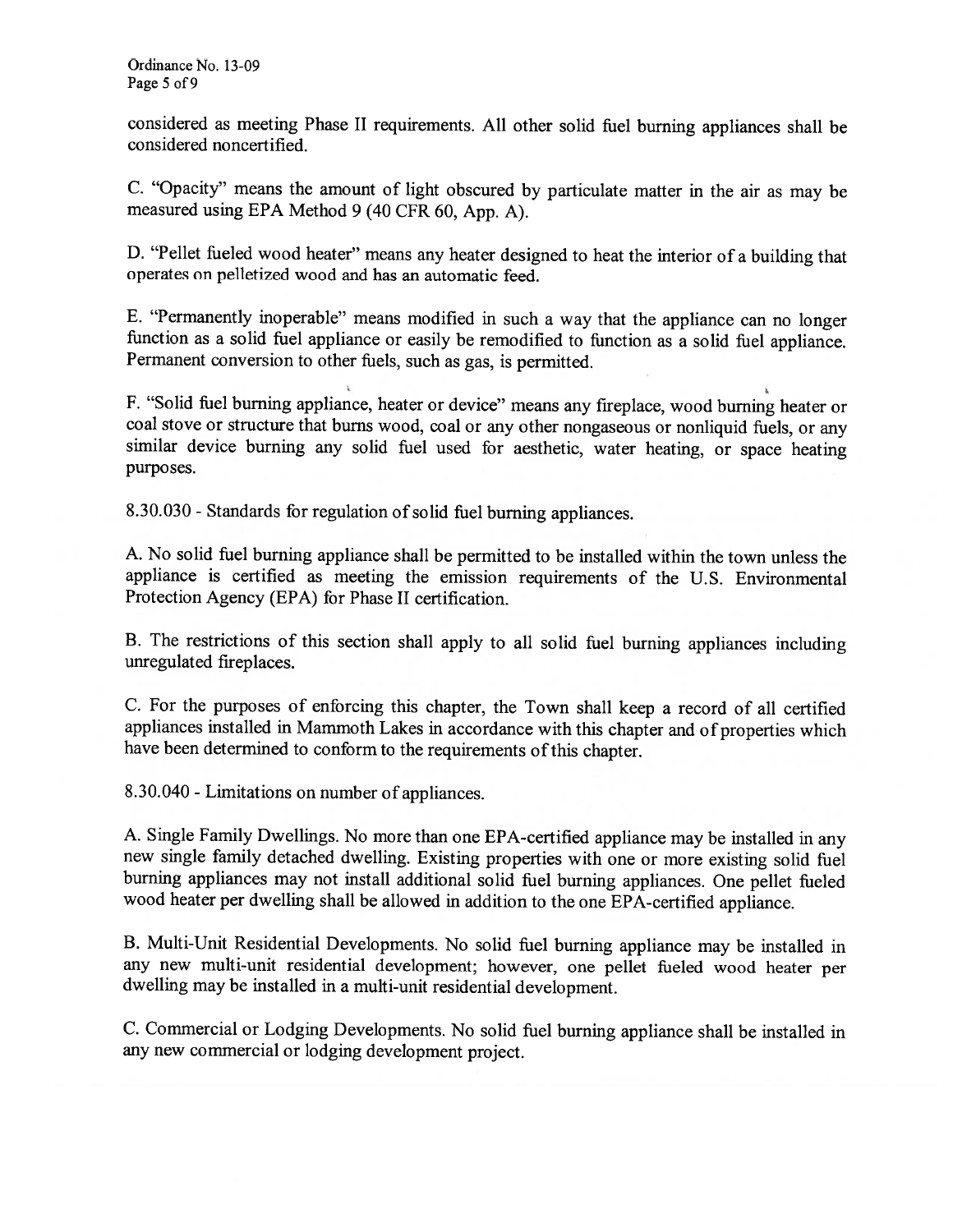D. Solid fuel burning appliances shall not be considered to be the primary form of heat in any new construction.

E. No new and replacement appliances shall be installed without first obtaining <sup>a</sup> building permit from the Town. All installations shall require an inspection and approval by the building division prior to operation.

F. Verification of compliance shall be certified by an inspector ofthe Town's building division.

8.30.050 - Replacement of noncertified appliances upon sale of property.

A. Prior to the completion of the sale or transfer of <sup>a</sup> majority interest in any developed real property within the town, all existing noncertified solid fuel burning appliances shall be replaced, removed, or rendered permanently inoperable. If the buyer assumes responsibility for appliance replacement or removal in writing on <sup>a</sup> form approved by the Community and Economic Development Director, the deadline for such action shall be extended to 60 calendar days from the date of completion of the sale or transfer. The buyer shall contact the building division no later than <sup>60</sup> calendar days from the date of completion of sale to schedule an inspection.

B. The building division shall inspect the appliance(s) in question to assure that they meet the requirements of this chapter. Within five working days from the date of the inspection, the building division shall issue <sup>a</sup> written certification of compliance or noncompliance for the affected property. If the inspection reveals that the subject property does not comply with the requirements of this chapter, all noncomplying solid fuel burning appliances shall be replaced, removed, or rendered permanently inoperable. In this event, reinspection shall be required prior to certification of compliance.

C. No building permit shall be issued for an increase in habitable area of <sup>a</sup> structure that has not complied with the requirements of this section.

D. Existing appliances certified as meeting EPA Phase I requirements or Oregon Department of Environmental Quality requirements are not subject to the replacement requirements.

E. Pursuant to Section 1102.6(a) of the California Civil Code, sellers of residential real property shall disclose to purchasers of such property the provisions of this chapter. This disclosure obligation shall be satisfied by providing to each purchaser <sup>a</sup> "Local Option Real Estate Transfer Disclosure Statement" specified by the Town and by providing <sup>a</sup> copy ofthis chapter.

F. If developed real property is to be sold which does not contain <sup>a</sup> solid fuel burning appliance, <sup>a</sup> form approved by the building division, containing the notarized signatures of the seller, the buyer, and the listing real estate agent attesting to the absence of any fuel device, may be accepted in lieu of an inspection. A written exemption shall be issued by the building division.

G. No appliance(s) removed under the provisions of this section may be replaced except as provided by this chapter.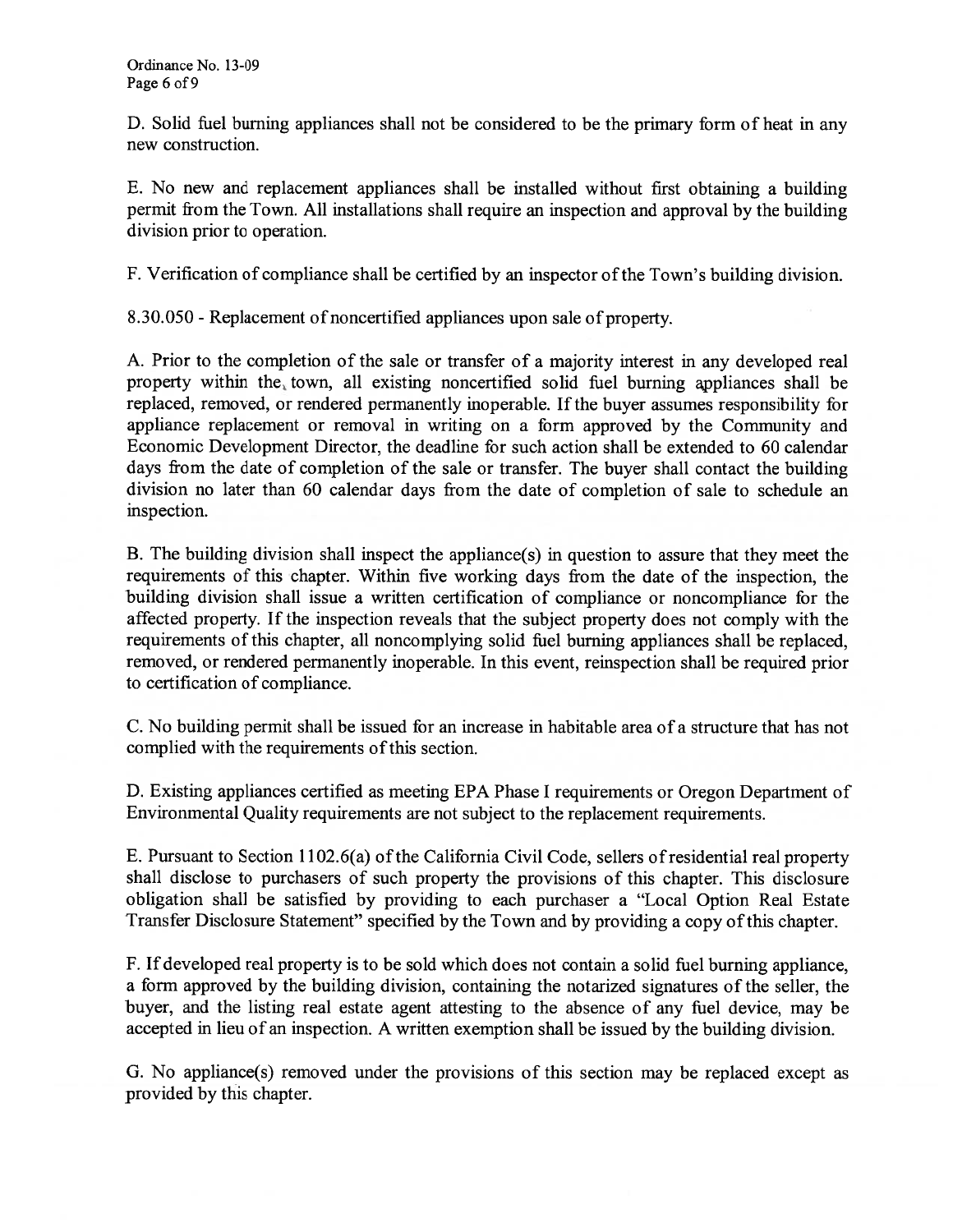H. This section shall not be applicable to National Forest permittees located west of Old Mammoth Road in Sections 4 and 9 of Township 4 S., Range 27 E., MDBM, or National Forest permittees located above 8,500 feet elevation above sea level.

8.30.060 - Opacity limits.

No person shall cause or permit emissions from <sup>a</sup> solid fuel burning appliance to be readily visible, for <sup>a</sup> period or periods aggregating more than three minutes in any one-hour period. Emissions created during <sup>a</sup> <sup>15</sup> minute start-up period are exempt from this regulation. Readily visible emissions means smoke easily seen when viewed against any contrasting background including, but not limited to native conifers or <sup>a</sup> blue sky and may be equated with an opacity limit of20 percent or greater as designated by the shade No. 1 on the Ringelmann Chart.

8.30.070 - Prohibited fuels.

Burning of any fuels or materials other than the following fuels within the town shall be in violation of this chapter:

- A. Untreated wood;
- B. Uncolored paper, including newspaper; and
- C. Manufactured logs, pellets, and similar manufactured fuels.

8.30.080 - Mandatory curtailment.

A. The Town Manager shall appoint an air quality manager. The duty of the air quality manager shall be to determine when curtailment of solid fuel combustion in the town is necessary, notify the community that curtailment is required, and make such other determinations as are necessary to carry out the objectives ofthis chapter.

B. Determination that curtailment is required shall be made when PM- 10 levels have reached 130 micrograms/m3 or when adverse meteorological conditions are predicted to persist. Should it be determined that 130 micrograms/m3 is not <sup>a</sup> low enough threshold to prevent the Town from violating the National Ambient Air Quality Standard for <sup>24</sup> hours (NAAQS, <sup>24</sup> hours), that threshold may be lowered by resolution of the Town Council.

C. Upon the determination that curtailment is required, the air quality manager shall contact all radio stations and television stations in Mammoth Lakes and have them broadcast that it is required that there be no wood or other solid fuel burning. The air quality manager shall also record <sup>a</sup> notice on <sup>a</sup> telephone line dedicated to this purpose and post <sup>a</sup> notice in the Town offices. The air quality manager may utilize additional methods of communication to effectively inform Mammoth Lakes' residents and visitors of burning restrictions. Upon such notice, all wood and other solid fuel combustion shall cease.

D. All dwelling units being rented on <sup>a</sup> transient basis which contain <sup>a</sup> solid fuel burning appliance shall post, in <sup>a</sup> conspicuous location near the appliance, <sup>a</sup> notice indicating that no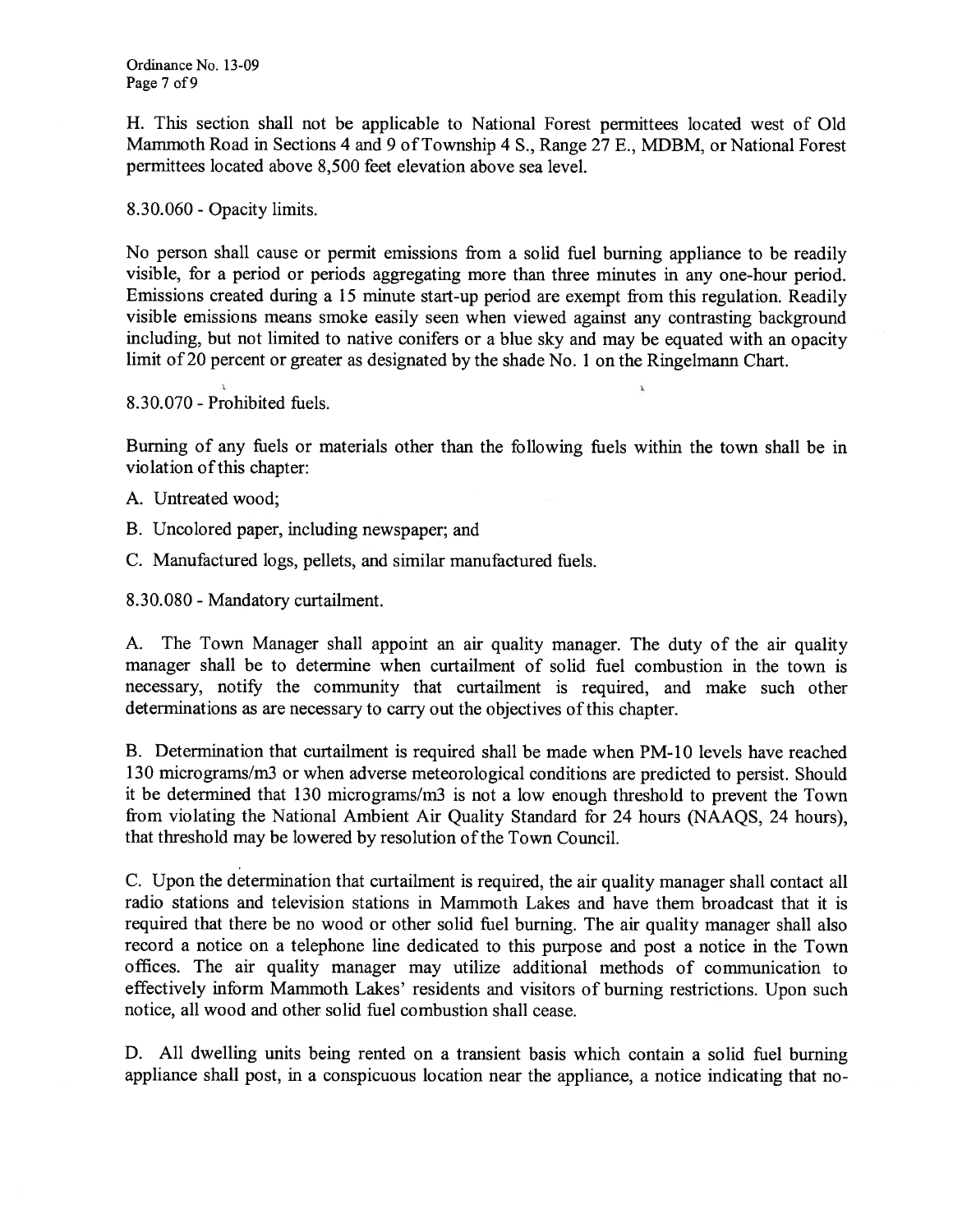burn days may be called and informing the tenants about sources of information on no-burn days.

E. All persons renting units which contain <sup>a</sup> solid fuel burning appliance shall inform their tenants that solid fuel burning may be prohibited on certain days and that the person signing the rental agreement shall be responsible for assuring that the no-bum requirements are obeyed during the rental period identified on the rental agreement.

F. For residences where <sup>a</sup> solid fuel burning appliance is the sole means of heat, these curtailment regulations do not apply. For <sup>a</sup> residence to be considered as having solid fuel as its sole source of heat, the owner must apply to the building division for an exemption and the department must inspect the residence and certify that no other adequate source of heat is available to the structure. Adequate source shall mean that the alternate source of heat cannot produce sufficient heat for the residence without causing <sup>a</sup> hazard. A written exemption will then be granted. Where an adequate alternate source of heat is determined to have been removed from the structure in violation of the building codes, a sole source exemption shall not be issued. Sole source exemptions shall not be granted for nonresidential uses.

G. Pellet fueled heaters shall not be subject to the provisions ofthis section.

H. This section shall not apply to National Forest permittees located west of Old Mammoth Road, in Sections 4 and 9 of Township 4 S., Range 27 E., MDBM, or National Forest permittees located above 8,500 feet elevation above sea level.

8.30.090 - Pollution reduction education programs.

The Town Manager or his/her designee is directed to undertake such public education programs as are reasonably calculated to reduce particulate air pollution within the town, including particulate emissions from sources other than solid fuel burning appliances. In addition to the notification measures listed in Section 8.30.080.C, the public education programs shall include additional measures to inform the public of burning curtailment requirements.

8.30.100 - Road dust reduction measures.

A. The Public Works Director shall implement <sup>a</sup> vacuum street sweeping program to reduce PM-10 emissions resulting from excessive accumulations of cinders and dirt.

B. The Town shall, in its review of proposed development projects, incorporate measures which reduce projected total vehicle miles traveled. Examples of such measures include, but are not limited to, circulation system improvements, mass transit facilities, private shuttles, and design and location of facilities to encourage pedestrian circulation. The goal of the Town's review shall be to limit peak vehicle miles traveled to 179,708 on any given day on the roadway segments evaluated in the Mammoth Lakes Vehicle Miles Traveled Analysis (LSC, August, 2012).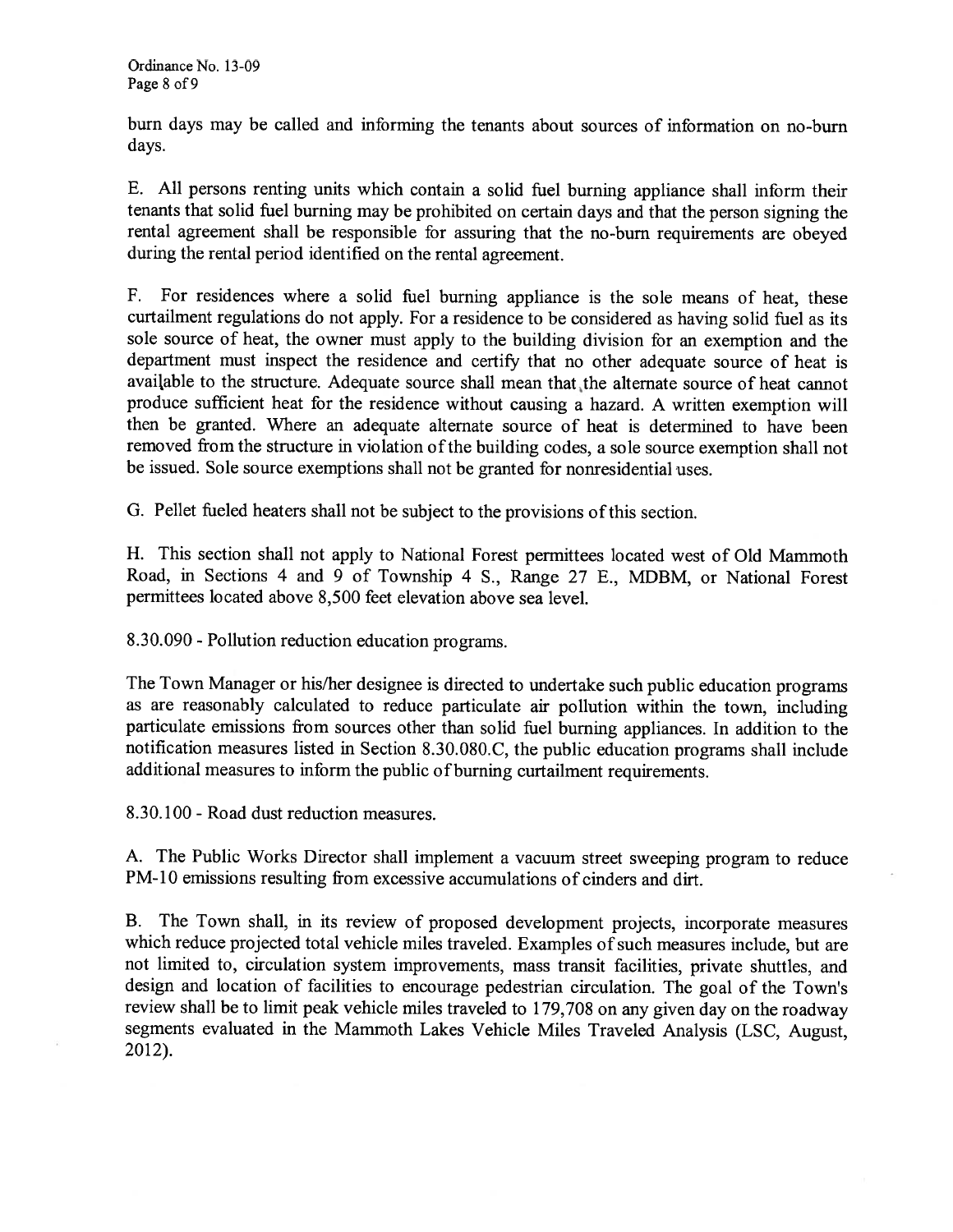8.30.110 - Fees.

A fee shall be charged for the inspection and permitting services of the Town. The fee shall be established in the Town master fee schedule.

8.30.120 - Penalties.

i,

A. It is illegal to violate any requirements of this chapter. Any owner of any property which is in violation of the requirements of this chapter shall be guilty of an infraction. Any person operating <sup>a</sup> solid fuel burning appliance in violation of this chapter is guilty of an infraction. The third violation by the same person within <sup>a</sup> 12 month period shall constitute <sup>a</sup> misdemeanor. Prosecution of any violation of Subsection 8.30.080.E, relating to exemptions from curtailment, may be against the property ownet, the occupant, or both.

B. Violation of any portion of this chapter may result in assessment of civil penalties against the property and against an individual person or persons in accordance with Chapter 1.12, General Penalty.

C. Each and every day <sup>a</sup> violation exists is <sup>a</sup> new and separate violation. Right to appeal, hearings, and collection of civil penalties shall be pursuant to the procedures set forth in Chapter 8.20, Nuisances.

D. Nothing in this section shall prevent the Town from pursuing criminal penalties or using any other means legally available to it in addressing violations ofthis chapter.

E. Whenever necessary to make an inspection to enforce any of the provisions of this code, or whenever the air quality manager or his/her authorized representative has reasonable cause to believe that there exists in any building or upon any premises any condition which violates the provisions of this chapter, the air quality manager or authorized representative may enter such building or premises at all reasonable times to inspect the same or to perform any duty imposed upon the air quality manager by this code; provided, that if such building or premises be occupied, he/she shall present proper credentials and request entry; and if such building or premises be unoccupied, he/she shall first make <sup>a</sup> reasonable effort to locate the owner or other persons having charge or control of the building or premises and request entry. If such entry is refused, or if the owner or person having charge or control of the building or premises cannot be contacted, the air quality manager or authorized representative shall have recourse to every remedy provided by law to secure entry.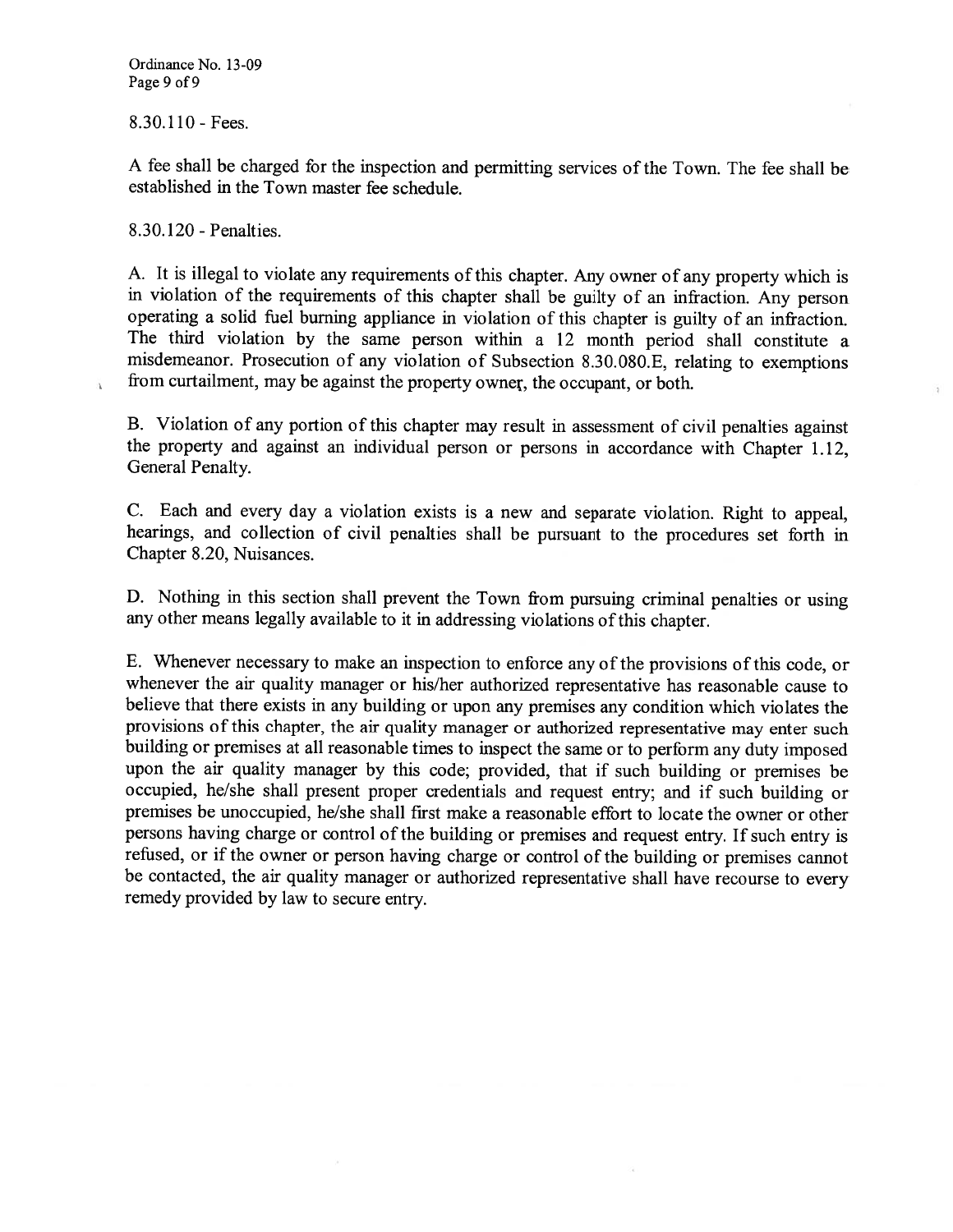#### TOWN OF MAMMOTH LAKES

Notice is hereby given that on November 6, 2013 the Town Council introduced an Ordinance entitled:

# AN ORDINANCE OF THE TOWN COUNCIL OF THE TOWN OF MAMMOTH LAKES, STATE OF CALIFORNIA, REPEALING AND RESTATING CHAPTER 8.30 OF THE TOWN OF MAMMOTH LAKES MUNICIPAL CODE RELATED TO PARTICULATE EMISSIONS REGULATIONS.

A copy of the complete text of the Ordinance is posted and may be read at the Town Offices, Minaret Mall, Old Mammoth Road, Mammoth Lakes, and/or a copy may be obtained from the office ofthe Town Clerk at <sup>a</sup> nominal charge.

Dated: November 7, 2013

in Dia

E GRAY, Town Clerk Town of Mammoth Lakes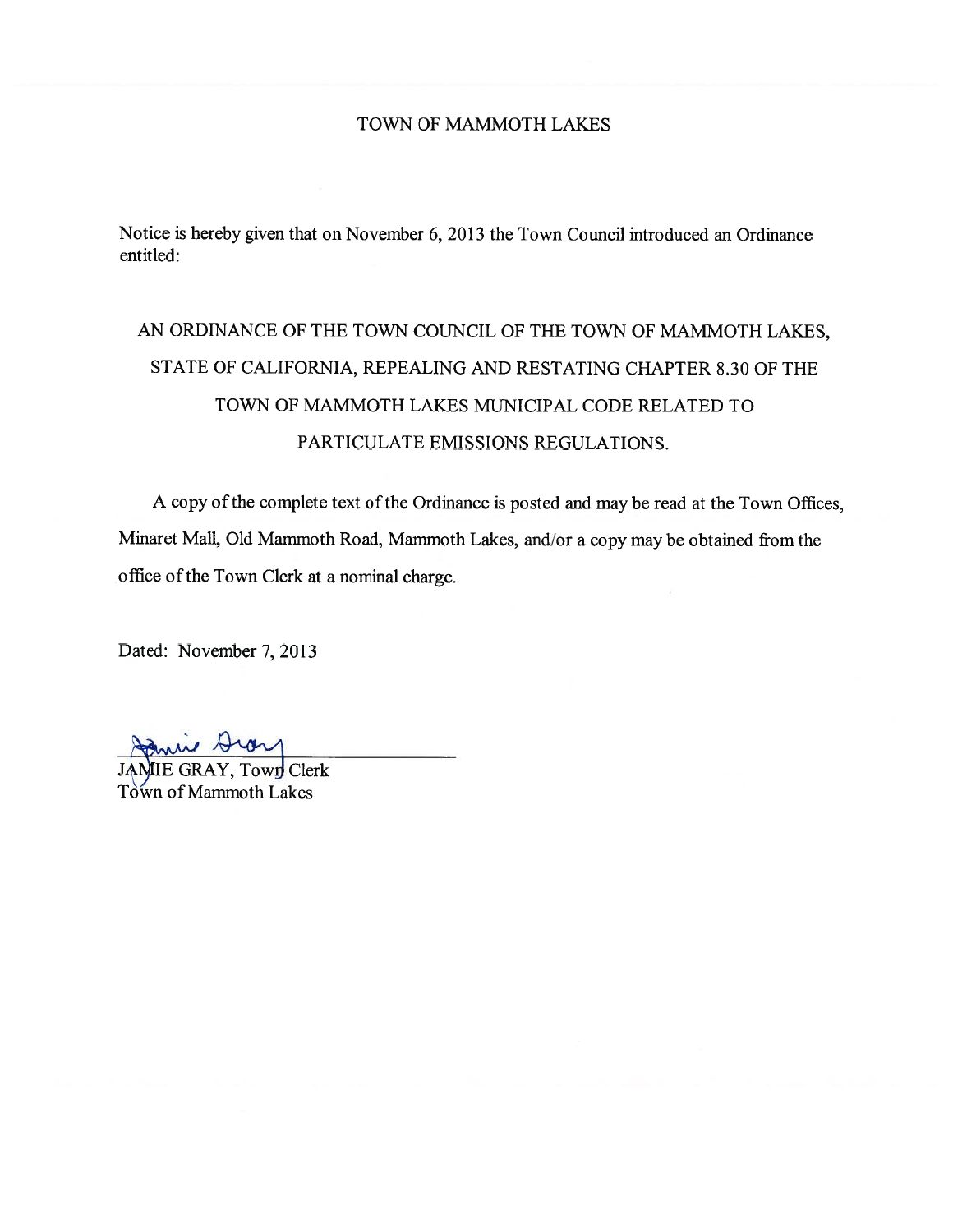#### TOWN OF MAMMOTH LAKES

Notice is hereby given that on November 20, 2013 the Town Council adopted an Ordinance entitled:

#### ORDINANCE NO. 13-09

# AN ORDINANCE OF THE TOWN COUNCIL OF THE TOWN OF MAMMOTH LAKES, STATE OF CALIFORNIA, REPEALING AND RESTATING CHAPTER 8.30 OF THE TOWN OF MAMMOTH LAKES MUNICIPAL CODE RELATED TO PARTICULATE EMISSIONS REGULATIONS.

by the following vote:

- AYES: Councilmembers Eastman, Lehman, Raimondo, Mayor Pro Tem Bacon, and Mayor Wood
- NOES: None
- ABSENT: None

ABSTAIN: None

DISQUALIFICATION: None

A certified copy of the complete text of the Ordinance is posted and may be read at the Town Offices, Minaret Mall, Old Mammoth Road, Mammoth Lakes, and /or a copy may be obtained from the office of the Town Clerk at a nominal charge.

Dated: November 21, 2013

and N

JAMIE GRAY, Town Clerk Town of Mammoth Lakes